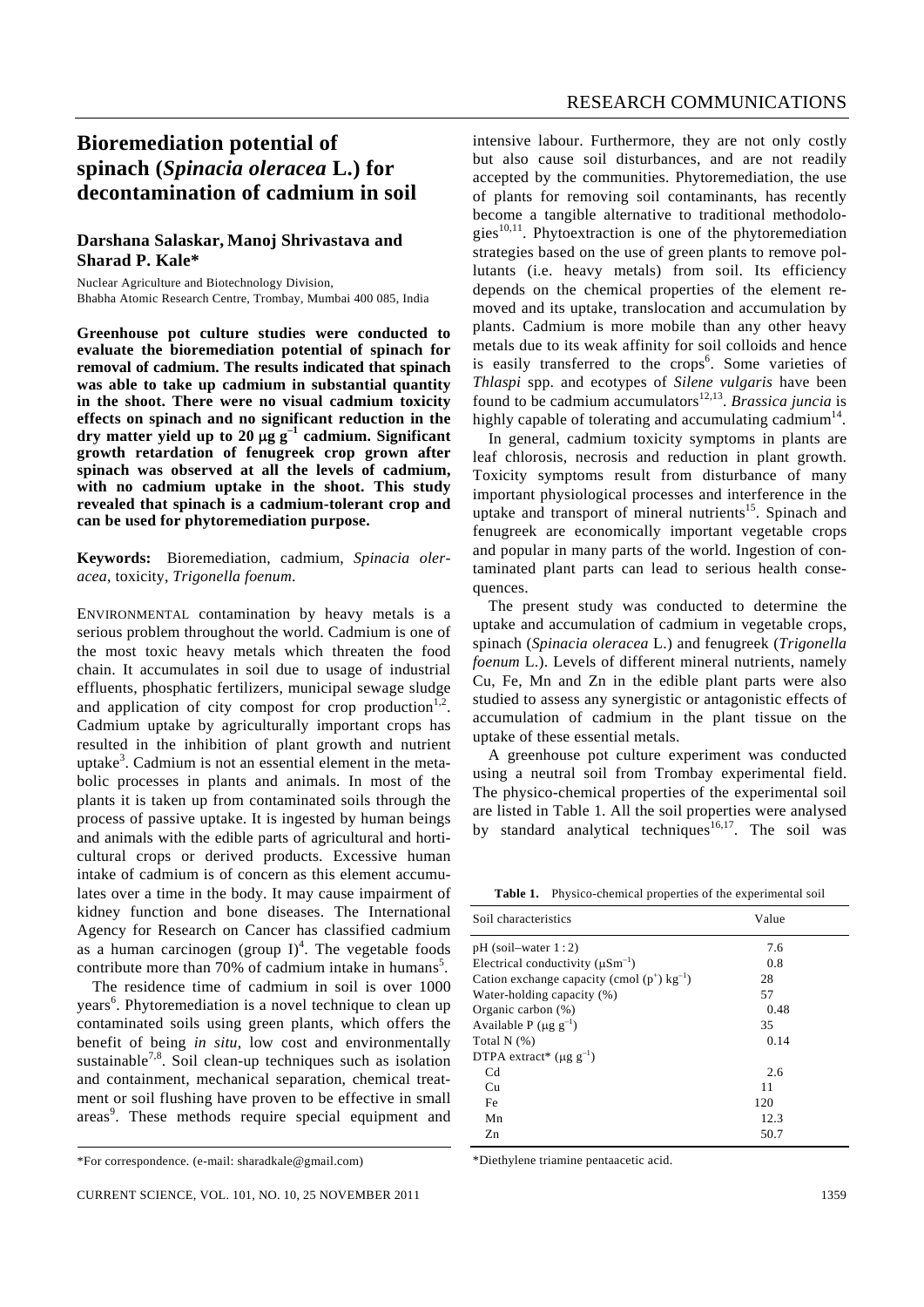passed through a 2 mm sieve. Plastic pots were filled with 3 kg of sieved soil. The soil was treated with 0, 5, 10, 20 and 50  $\mu$ g g<sup>-1</sup> concentrations of cadmium applied as  $CdCl<sub>2</sub>·2½ H<sub>2</sub>O$  salt. Each treatment was replicated for four times. After application of cadmium to soils, the pots were incubated for one week during which the moisture levels in the soil were maintained at 60% water-holding capacity, which was predetermined in earlier experiments.

 Spinach (variety – local) seeds and fenugreek (variety– local) seeds were used for sowing after sterilization  $(0.1\% \text{ HgCl}_2 \text{ for } 1 \text{ min}, \text{ further washed with running tap})$ water 3–4 times and then distilled water, and dried on a blotting paper). For the first crop, 20 seeds of spinach were sown in the pots. The first spinach crop was grown for eight weeks and harvested in two stages. Ten plants from every pot were harvested after 3 weeks and the remaining plants were harvested after eight weeks. Plant shoot samples were washed thoroughly with distilled water and dried. Fenugreek plants were sown after harvest of spinach to study the residual effect of cadmium. After eight weeks of growth the plant shoot samples were harvested, washed thoroughly in distilled water and dried. After harvesting the fenugreek crop, spinach was grown as the third crop for a period of eight weeks and harvested. Plant samples were processed similarly as for the previous two crops.

 All the plant shoot samples were dried in a hot-air oven at 70°C till the constant weight and dry matter yield (DMY) were recorded. For heavy-metal analysis, all the dried shoot samples were wet-digested using concentrated  $HNO<sub>3</sub>-HClO<sub>4</sub>$  (5:1) (AR – S.D. Fine Chemicals, India) di-acid mixture<sup>18</sup>. Cadmium and various micronutrients, namely Cu, Fe, Mn and Zn in the plant extract were analysed using Inductively Coupled Plasma Atomic Emission Spectroscopy (ICP-AES-JY 48-Polychromator). The detection limit of all the elements estimated was in the range  $0.2-10 \mu g$  ml<sup>-1</sup>.

 Analysis of variance was carried out and least significance difference (LSD)  $(P = 0.05)$  was used for multiple comparisons between the treatment means (IRRISTAT-ANOVA).

**Table 2.** Uptake of cadmium by spinach

 $\overline{\qquad \qquad }$  (third) Treatment (Cd,  $\mu$ g g<sup>-1</sup> soil) Harvest 1 Harvest 2 crop spinach

0 8.21 4.68 4.5 5 33.83\* 48.68\* 30.8\* 10 42.34\* 55.39\* 58.1\* 20 45.06\* 66.24\* 85.9\* 50 102.4\* 191.5\* 106.4\* LSD  $(P = 0.05)$  20.06 37.46 22.85

Cadmium ( $\mu$ g g<sup>-1</sup> dry wt) First crop spinach Residual

 Cadmium is a common contaminant in soils. Its uptake was studied in a cropping sequence of spinach–fenugreek– spinach. Data on the uptake of cadmium in both first and third spinach crops (Table 2) revealed that as the spike concentration of cadmium in soil increased, the uptake of cadmium by the shoot also increased significantly compared to control (Table 2). At 50 μg  $g^{-1}$  of cadmium treatment, uptake of cadmium reached a maximum of approximately 192 μg  $g^{-1}$  dry wt of the plant. Spinach plants did not show toxicity effects like chlorosis and necrosis due to various doses of cadmium at any stage of growth in both the first and third spinach crops in the sequence.

 During the first three and eight weeks of growth in the first crop, no significant difference in DMY was observed at all the levels of cadmium treatment compared to control plants (Table 3). However, in the cropping sequence when spinach was grown as the third crop to study the residual effect of cadmium, a significant decrease in DMY was observed at 50  $\mu$ g g<sup>-1</sup> level.

 The uptake of Cu, Mn, Zn and Fe in spinach was influenced differentially by cadmium treatment. Plant uptake of Cu, Zn, Mn and Fe significantly decreased during all the cadmium treatments compared to the control during the first three weeks of plant growth (Table 4). However, uptake of these elements slowly showed an increase and after eight weeks a significant increase in uptake was recorded in all the micronutrients, especially at higher cadmium treatment levels (Table 4). In the residual spinach crop significant increase in uptake was observed in the case of all the micronutrients compared to control plants (Table 5).

 Fenugreek was the second crop in the cropping sequence. The plants which received 50  $\mu$ g g<sup>-1</sup> cadmium in soil were stunted and sick in appearance. Toxicity was also observed at 5, 10 and 20  $\mu$ g g<sup>-1</sup> cadmium levels. Cadmium at 5, 10 and 20  $\mu$ g g<sup>-1</sup> levels reduced DMY by about 50% whereas 80% reduction was observed at 50 μg  $g^{-1}$  level of cadmium (Figure 1). However, surprisingly, the uptake of cadmium in fenugreek plants at all levels of cadmium treatment was found to be below detectable limits. The uptake of iron was not significantly

|                                              | Dry matter yield $(DMY; g pot^{-1})$ |                    |                         |  |  |  |
|----------------------------------------------|--------------------------------------|--------------------|-------------------------|--|--|--|
|                                              |                                      | First crop spinach |                         |  |  |  |
| Treatment (Cd, $\mu$ g g <sup>-1</sup> soil) | Harvest 1                            | Harvest 2          | (third)<br>crop spinach |  |  |  |
| $\overline{0}$                               | 0.286                                | 0.489              | 0.230                   |  |  |  |
| 5                                            | 0.283                                | 0.547              | 0.264                   |  |  |  |
| 10                                           | 0.295                                | 0.542              | 0.258                   |  |  |  |
| 20                                           | 0.282                                | 0.527              | 0.198                   |  |  |  |
| 50                                           | 0.296                                | 0.462              | $0.157*$                |  |  |  |
| LSD $(P = 0.05)$                             | <b>NS</b>                            | <b>NS</b>          | 0.069                   |  |  |  |

**Table 3.** Effect of cadmium on dry matter yield of spinach

\*Significant reduction in DMY.

1360 CURRENT SCIENCE, VOL. 101, NO. 10, 25 NOVEMBER 2011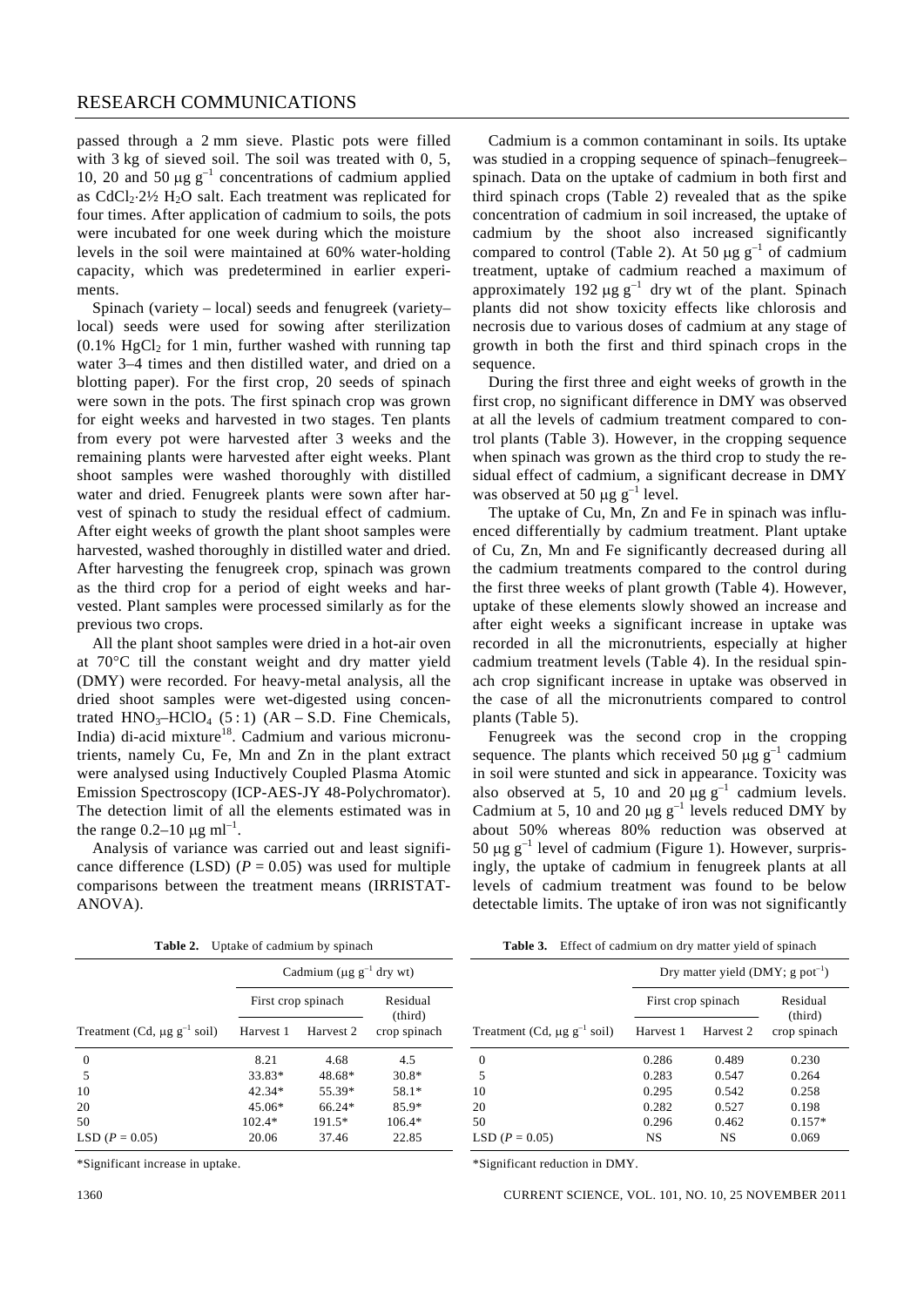| KESEAKUT UUMIMUNIUATIV                                                                                                      |                     |        |         |                     |       |     |           |        |
|-----------------------------------------------------------------------------------------------------------------------------|---------------------|--------|---------|---------------------|-------|-----|-----------|--------|
| <b>Table 4.</b> Micronutrient uptake ( $\mu$ g g <sup>-1</sup> dry wt) by spinach at different levels of cadmium (1st crop) |                     |        |         |                     |       |     |           |        |
|                                                                                                                             | Harvest 1 (3 weeks) |        |         | Harvest 1 (8 weeks) |       |     |           |        |
| Treatment (Cd, $\mu$ g g <sup>-1</sup> soil)                                                                                | Cu                  | Fe     | Mn      | Zn                  | Cu    | Fe  | Mn        | Zn     |
| $\overline{0}$                                                                                                              | 16.2                | 314    | 83.8    | 64.69               | 22.67 | 242 | 141.4     | 82.6   |
| - 5                                                                                                                         | $6.40*$             | $256*$ | 78.6    | 38.69               | 21.89 | 245 | 130.8     | 83.8   |
| 10                                                                                                                          | $4.47*$             | 186*   | 74.5    | 27.96*              | 20.53 | 254 | $170.4**$ | 92.5   |
| 20                                                                                                                          | $3.72*$             | $156*$ | $69.1*$ | 24.8*               | 19.56 | 246 | 153.7     | 97.9** |

50 1.48\* 117\* 65.1\* 20.5\* 10.37\* 528\*\* 172.2\*\* 70.8 LSD (*P* = 0.05) 1.26 30.4 7.6 21.45 3.7914 46.07 22.89 10.5

\*Significant reduction in uptake. \*\*Significant increase in uptake.

**Table 5.** Micronutrient uptake ( $\mu$ g g<sup>-1</sup> dry wt) by spinach at different levels of cadmium (second crop)

| Treatment        | Cu       | Fe     | Mn    | Zn      |
|------------------|----------|--------|-------|---------|
| $\theta$         | 34.67    | 403    | 42.8  | 30.4    |
| 5                | 35.44    | 439    | 40.2  | 30.7    |
| 10               | 41.82    | 483*   | 40.7  | $42.8*$ |
| 20               | $49.46*$ | 693*   | 50.1  | $42.3*$ |
| 50               | 49.33*   | $906*$ | 58.7* | $43.4*$ |
| LSD $(P = 0.05)$ | 4.6      | 34     | 5.9   | 7.8     |

\*Significant increase in uptake.



Figure 1. Dry matter yield (DMY) of fenugreek as affected by different levels of cadmium.

affected at 5  $\mu$ g g<sup>-1</sup> cadmium-treated pots. However, significant reduction in iron uptake was observed at 10, 20 and 50 μg  $g^{-1}$  cadmium-treated pots. Maximum reduction in iron uptake (90%) was observed at 50  $\mu$ g g<sup>-1</sup> level cadmium-treated pot (Figure 2). The uptake of zinc was significantly decreased at all levels of cadmium treatment and maximum reduction (80%) was noticed at 50  $\mu$ g g<sup>-1</sup> level (Figure 3). The uptake of copper and manganese was completely affected in pots treated with different levels of cadmium.

 We report cadmium interaction with two different vegetable crops grown sequentially. Cadmium is not an essential micronutrient for plants; however, its passive

uptake in highly contaminated soil could be a distinct possibility. We wanted to ascertain whether such passive uptake causes any toxicity. These studies are relevant as many of the vegetable crops in metro cities are grown near railway tracks where high levels of contamination are likely due to indiscriminate dumping of batteries and plastics.

 There were significant variations in the uptake of cadmium and micronutrients as well as DMY of all these three crops. In the first and third crops of spinach, cadmium uptake increased with increasing cadmium concentration in soil. However, the dry matter was not significantly affected, except during the third crop at 50  $\mu$ g g<sup>-1</sup> cadmium level. Various levels of cadmium significantly affected the uptake of micronutrients, viz. Fe, Zn and Mn in the first spinach crop. However, the effect tapered-off at the second harvest and third crop of spinach. There was significant increase in the uptake of all these microelements at higher levels of cadmium treatment in spinach harvested as the third crop. DMY of spinach is closely related to the metabolism. Higher uptake of cadmium was observed at the initial stages, but DMY remained unaffected during harvests 1 and 2 of the first and third spinach crops. These results suggest that spinach is tolerant to cadmium at 5, 10 and 20  $\mu$ g g<sup>-1</sup> cadmium levels.

 Plants vary widely in tolerance to excess cadmium in soils. In several plant species, these differences are genetically controlled through different biochemical pathways. Cadmium-tolerant plants must be able to prevent the absorption of excess cadmium or detoxify the cadmium after it has been absorbed; however, the exact physiological mechanisms of cadmium toxicity or tolerance are still debated<sup>3</sup>.

 Cadmium hyperaccumulator is defined as the plant species capable of accumulating more than 100  $\mu$ g g<sup>-1</sup> cadmium in the shoot dry weight<sup>19</sup>. The present study reveals that the concentration of cadmium accumulation in both the spinach crops at 50  $\mu$ g g<sup>-1</sup> cadmium treatment in soil was more than 100 μg  $g^{-1}$ . It has been reported that at 100 μg  $g^{-1}$  cadmium levels in soil, the spinach crop could accumulate  $52 \mu g g^{-1}$  cadmium in 5 weeks and  $68 \mu g g^{-1}$  cadmium in 10 weeks<sup>20</sup>. In most plant species,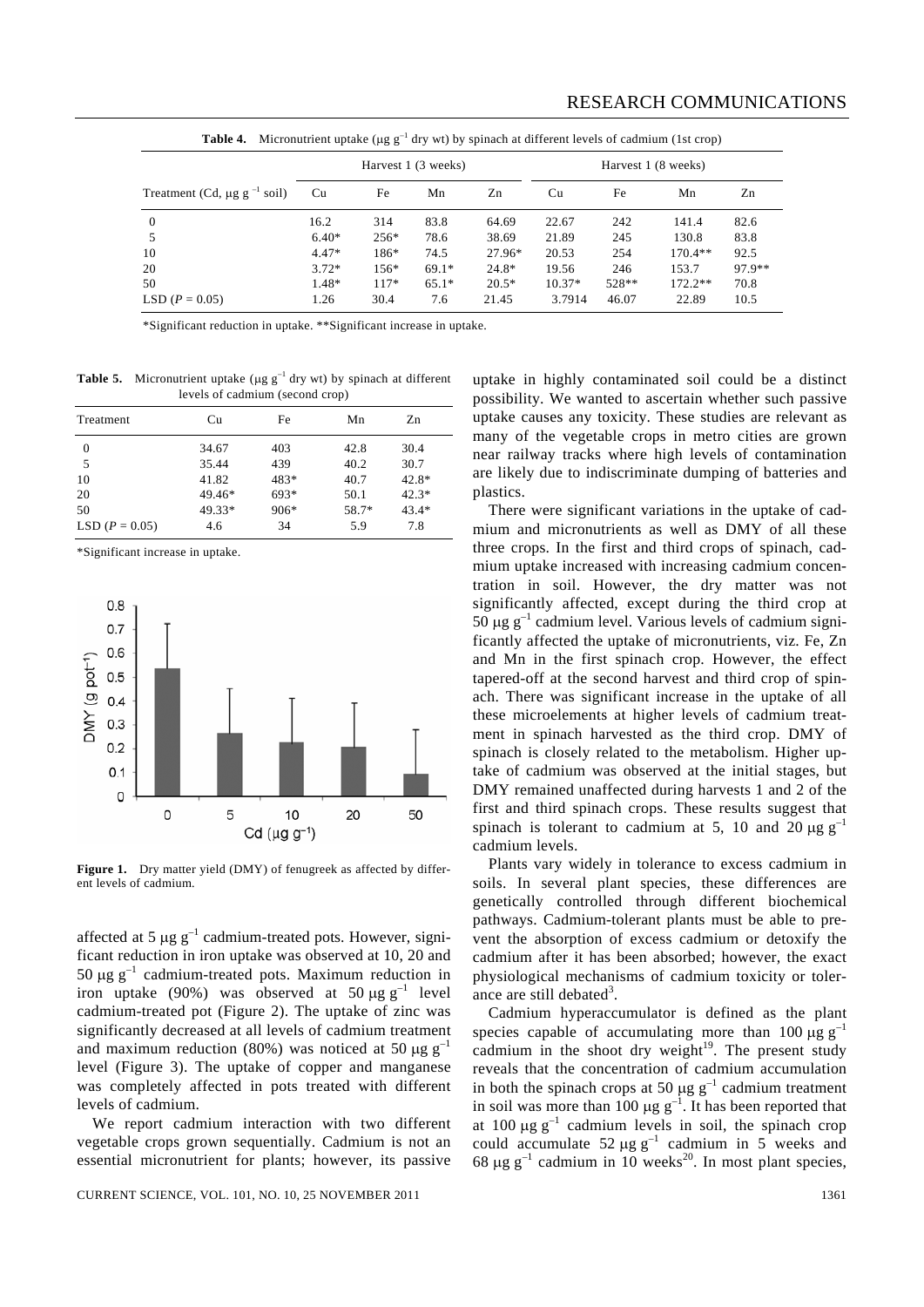cadmium concentration varies from 3 to 20  $\mu$ g g<sup>-1</sup> dry wt of the plant; however, it may reach more than 20  $\mu$ g g<sup>-1</sup> in the cadmium-contaminated soils. *Ipomoea aquatica* (water spinach – a potential aquatic plant to remediate cadmium-contaminated wastewater) in hydroponics solution could accumumulate 138 μg  $g^{-1}$  dry wt of cadmium at 14 days of growth<sup>21</sup>.

 Reports on the effects of cadmium on DMY and its toxicity in different plant species are at variance. The results from the present study showed that spinach could tolerate cadmium up to 20  $\mu$ g g<sup>-1</sup> in soil, as seen in terms of the growth response. The plants showed no visual metal-induced toxicity like chlorosis, necrosis and leaf burn even after being exposed for 8 weeks up to 50  $\mu$ g g<sup>-1</sup> cadmium level in soil.

 Uptake of Cu, Fe, Mn and Zn was influenced differentially in spinach. Zinc uptake by the first spinach crop (3 weeks) was significantly decreased at 10, 20 and 50  $\mu$ g g<sup>-1</sup>



Figure 2. Fe content of fenugreek as affected by different levels of cadmium.



Figure 3. Zn content of fenugreek as affected by different levels of cadmium.

of cadmium in soil, but after 8 weeks Zn uptake was significantly increased at 20  $\mu$ g g<sup>-1</sup> cadmium in soil; there was no significant difference in other treatments compared to the control. In the third spinach crop there was significant increase in Zn uptake above 5  $\mu$ g g<sup>-1</sup> cadmium treatment in the soil compared to the control. These results are in accordance with the earlier work where at low cadmium concentration of 0.1  $\mu$ g ml<sup>-1</sup>, zinc uptake by *Brassica* leaves was increased over the control<sup>22</sup>. The mobility of zinc (an essential element) within the plant could have an effect on the greater movement of cadmium to the leaves, since both zinc and cadmium are chemically similar. Iron concentration in the shoot decreased significantly at 5, 10, 20 and 50  $\mu$ g g<sup>-1</sup> cadmium treatment in soil compared to the control, but in the following third spinach crop reversal effect was observed where Fe uptake was significantly increased at 10, 20 and 50 μg  $g^{-1}$  cadmium in the soil compared to the control soil (no cadmium). Studies on *Brassica chinesis* showed that with increasing cadmium concentration in the solution (10  $\mu$ g ml<sup>-1</sup>) the uptake of iron in the stem and roots was also increased<sup>22</sup>. Further, these results suggest that cadmium may be responsible for increasing the uptake of micronutrients after an initial reduction. The increased uptake of micronutrients resulted in increase in DMY. These results are in agreement with the studies on *Sedum alrfedii* Hance, a new cadmium-tolerant hyperaccumulator plant species, which showed differential uptake and also increase in the uptake of various nutrients under cadmium stress $^{23}$ .

 Fenugreek is a cadmium-sensitive crop. Visual signs of phytotoxicity such as yield reduction and chlorosis were observed even at 5  $\mu$ g g<sup>-1</sup> cadmium treatment. DMY of fenugreek was significantly reduced at 5, 10, 20 and 50  $\mu$ g g<sup>-1</sup> cadmium in soil compared to the control. Reduction in biomass of fenugreek was also reported earlier at more than  $10 \mu g g^{-1}$  cadmium in soil<sup>24</sup>. Rye grass and cabbage shoot DMY decreased about 10–20% compared to that of control, and maize and white clover shoot DMY decreased  $\sim$  50% compared to that of control when plants were grown with up to 14  $\mu$ M cadmium<sup>25</sup>. Reduction in dry biomass due to cadmium stress was also reported for *Zea mays*<sup>26</sup>. Fe uptake was not reduced significantly at 5  $\mu$ g g<sup>-1</sup> cadmium treatment compared to the control. Fe and Zn contents in fenugreek were significantly reduced under cadmium stress above 10 μg  $g^{-1}$ . Presence of cadmium in the growing medium has shown to suppress iron uptake by the plants<sup>27</sup>. In general, cadmium has been shown to interfere with the uptake and transport of several elements and water. Inhibitory effects of cadmium on the uptake and accumulation of Cu, Fe, Mn and Zn were noted in conventional crop plants also<sup>25</sup>.

 Spinach is an important vegetable crop consumed worldwide. A plant concentration of more than 100  $\mu$ g g<sup>-1</sup> cadmium may be regarded as exceptional; even on a cadmium-contaminated site<sup>28</sup>. The present findings indicate